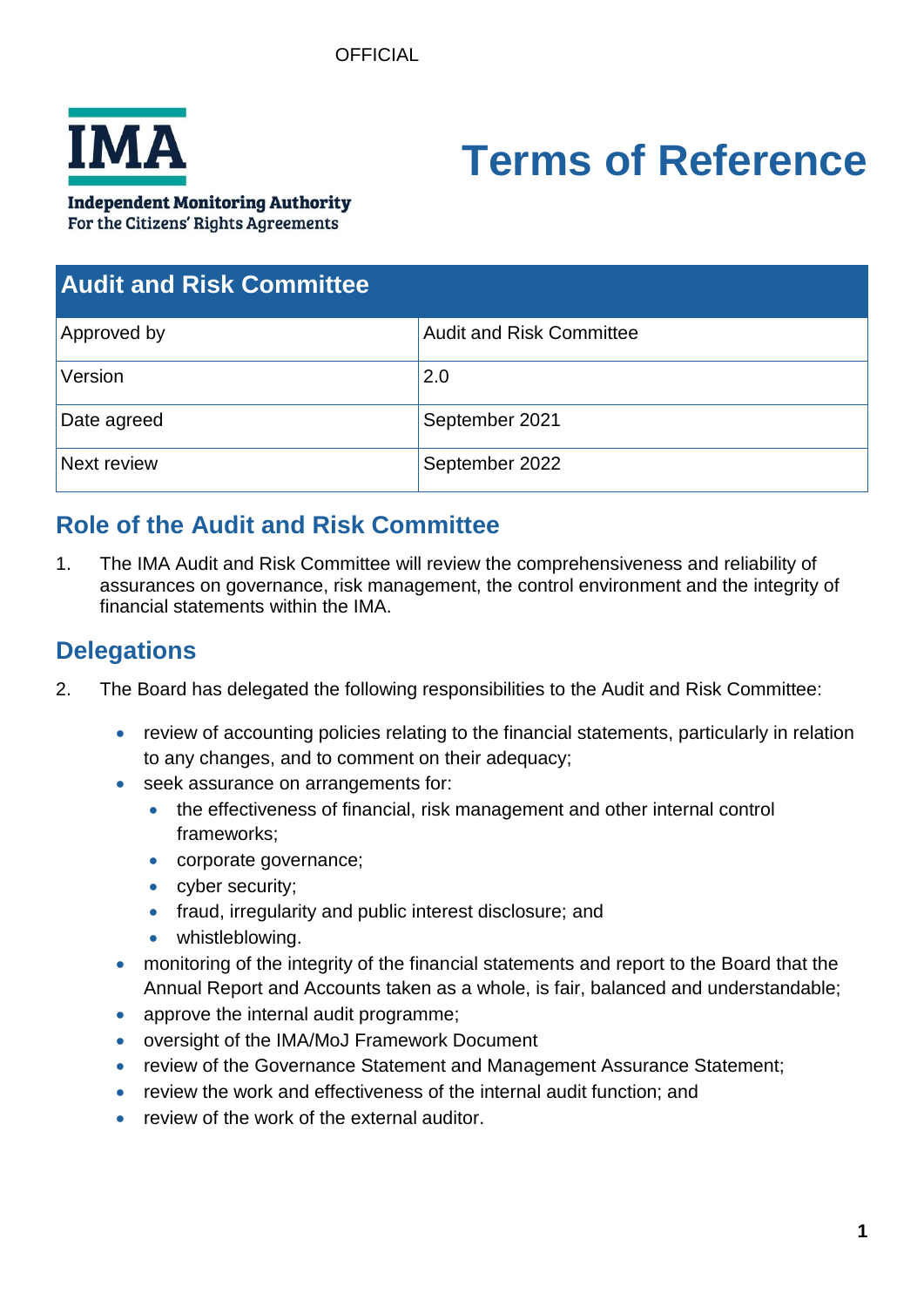# **Membership and Attendance**

- 3. The Audit and Risk Committee consists of:
	- The Chair
	- Two appointed non-executive members
- 4. With additional attendees including
	- Accounting Officer / Chief Executive
	- Director of Governance and Corporate Services
	- External Auditor (standing invite)
	- Internal Auditor (standing invite)
	- Head of Arm's Length Body Centre of Expertise (MoJ)
- 5. The Audit and Risk Committee will be chaired by a non-executive member. The Chair may, if they so choose, nominate another committee member as a deputy to chair the meeting in their absence.
- 6. The meeting is not quorate unless at least two of the members appointed are present.
- 7. In the event that quorum is not reached, decisions will be made by Chair's action, by correspondence or will be deferred to the next Audit and Risk Committee meeting.
- 8. Membership is based on terms of appointment for non-executive members and can be reviewed.
- 9. With the Chair's consent, other staff may be invited to participate where they have a particular interest or involvement in agenda items.

### **Process**

- 10. The Audit and Risk Committee will meet quarterly, additional meetings may be convened when considered necessary and business may be conducted by correspondence. Such items will be noted in the agenda as having been determined and their resolution subsequently logged.
- 11. Meetings will be in private session.
- 12. The following will be standing agenda items:
	- Previous minutes and actions
	- Declaration of Interest(s)
	- Business for noting (i.e. where business has taken place outside of the meeting, it should be noted for audit trail purposes)
	- Update from External Audit
	- Update from Internal Audit
	- Corporate Governance / Management Assurance
	- Corporate Risk Register.
- 13. The Chair will agree the meeting agenda and where necessary will discuss an agenda item with the originator of a proposal prior to the meeting to clarify purpose and presentation.
- 14. The Secretariat team will maintain the minutes, rolling action sheet, and decisions log to provide a record of business conducted and decisions/escalations made, inside and outside of the regular meeting.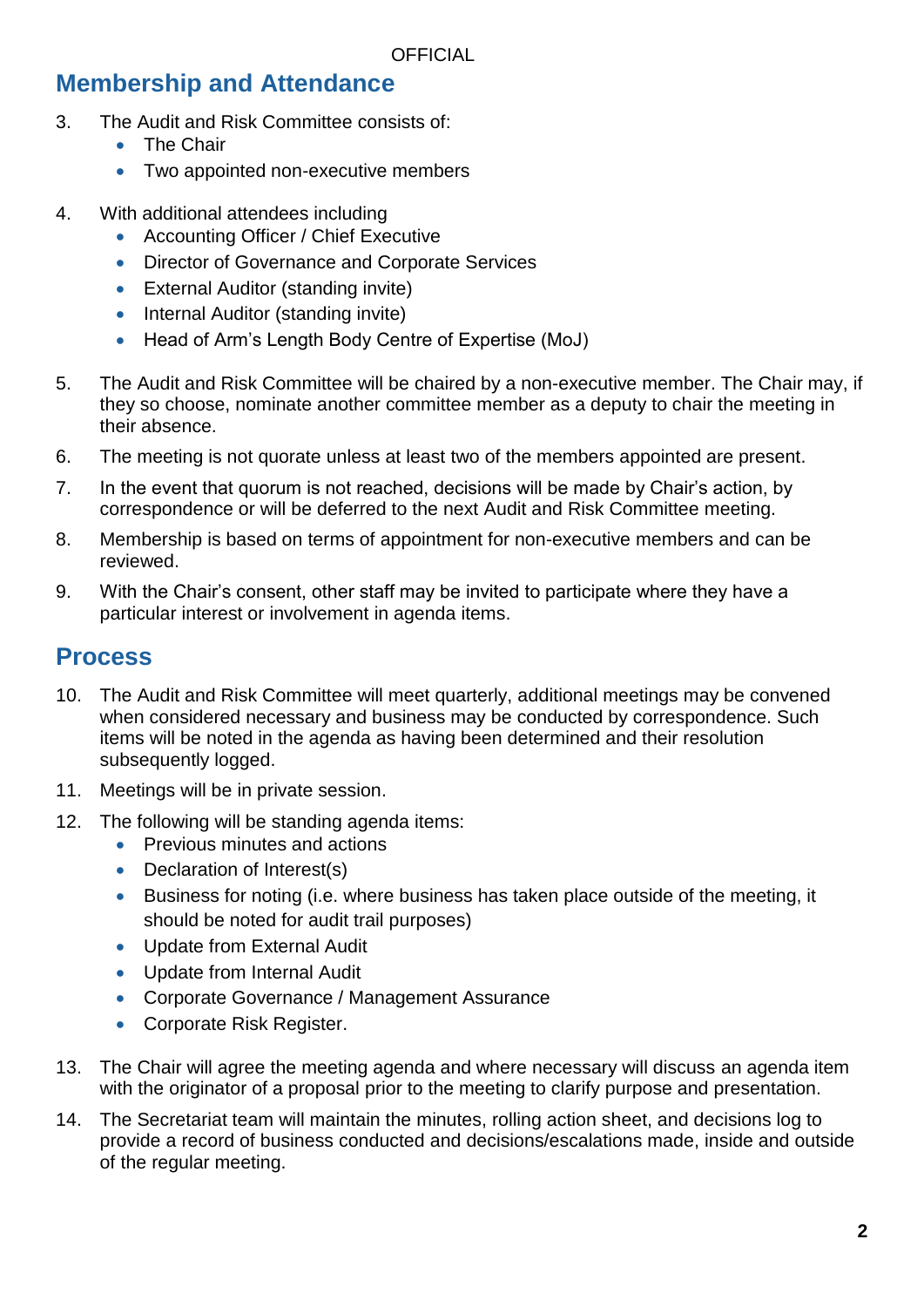**OFFICIAL** 

# **Decision-making**

15. The Audit and Risk Committee will seek to achieve consensus on all decisions. Where this is not possible, the collective decision will be made on a majority of the quorum, with the Chair, or in their absence their deputy where one has been appointed, holding a casting vote.

#### **Decisions by Correspondence**

16. The Chair may, where they deem it necessary, request that the Board take decisions by correspondence. In such cases the Chair shall consult the Board Members and a decision shall be made as per the paragraph above.

#### **Decisions by Chair's Action**

- 17. Chair's action may be used in exceptional circumstances where a decision is required urgently, and it is not possible to wait for the next meeting nor to consult the membership by correspondence. In such cases the Chair may take a decision on any matter within the Board's delegated authority.
- 18. All decisions made by correspondence or Chair's Action must be reported at the next Audit and Risk Committee meeting and recorded in the minutes.

## **Conduct**

19. Committee Members must be honest and impartial in the exercise of their duties. They must not allow their judgement or integrity to be compromised or permit there to arise any reasonable grounds for suspicion as to the compromise of their judgement and integrity. Committee members will be expected to abide by standards enunciated in The Seven Principles of Public Life.

## **Independence**

- 20. The Audit and Risk Committee will meet privately without any non-members present for all or part of a meeting at least once a year or as required.
- 21. The Chair of the Audit and Risk Committee will meet with each of the Accounting Officer(s), the Director of Governance and Corporate Services, the Head of Internal Audit and the external auditor's senior representative outside of the formal meeting structure at least once a year or as required.
- 22. Internal Audit will have unrestricted access to the Chair of Audit and Risk Committee and CEO/Accounting Officer as required.

## **Papers and Reporting**

- 23. Papers must be concise and clearly set out: the issues, the action requested of the Audit and Risk Committee the actual or potential impact and any relevant financial or other considerations. Papers submitted for circulation will have been discussed with interested parties in good time to meet deadlines.
- 24. All papers for consideration by the Audit and Risk Committee must be:
	- approved by the relevant Director;
	- provided to the Secretariat no later than eight days in advance of the meeting; and
	- circulated to members seven days before the meeting.